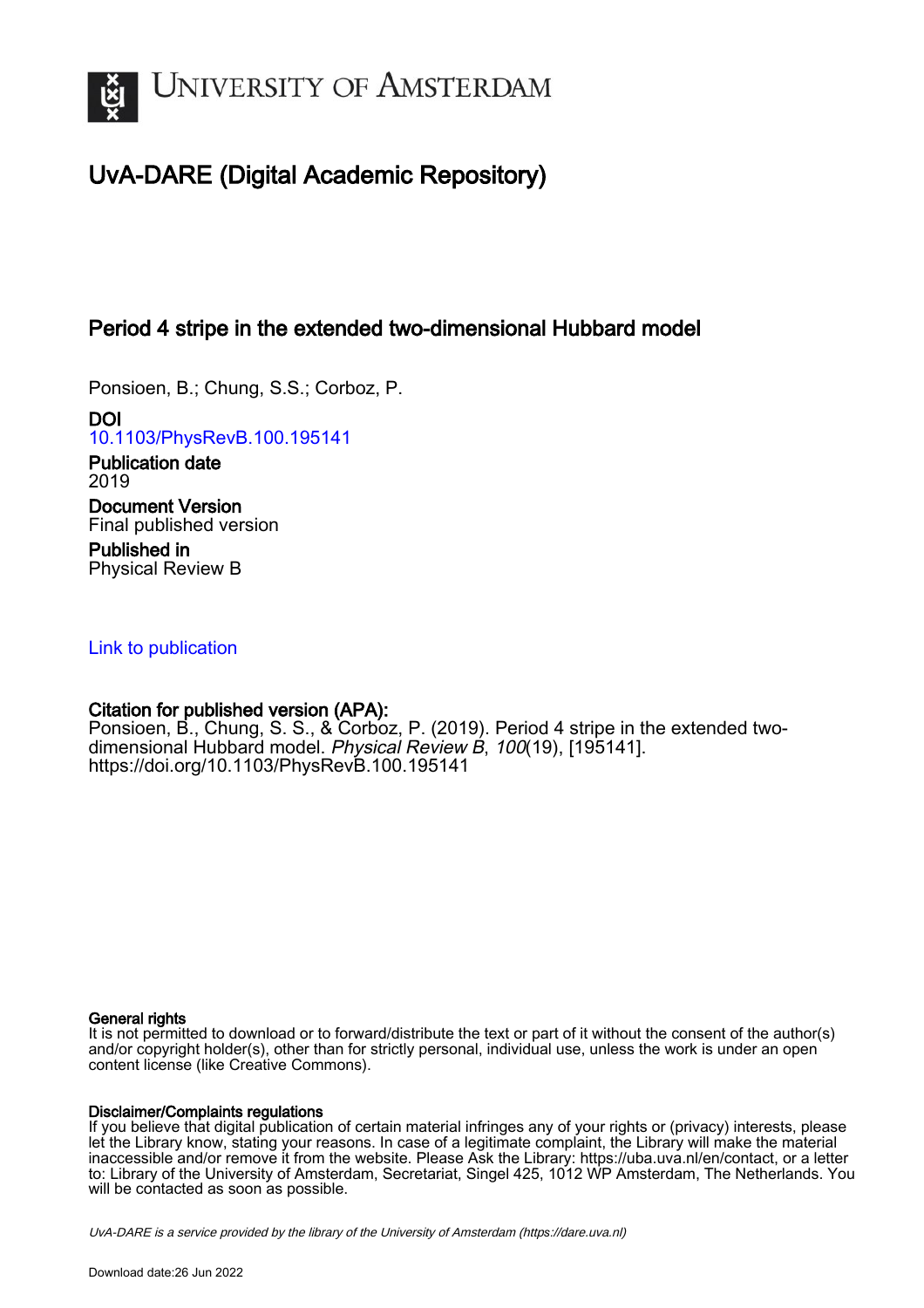### **Period 4 stripe in the extended two-dimensional Hubbard model**

Boris Po[n](https://orcid.org/0000-0002-1558-2344)sioen **.** Sangwoo S. Chung **.** and Philippe Corboz

*Institute for Theoretical Physics Amsterdam and Delta Institute for Theoretical Physics, University of Amsterdam, Science Park 904, 1098 XH Amsterdam, The Netherlands*

(Received 10 July 2019; published 25 November 2019)

We study the competition between stripe states with different periods and a uniform *d*-wave superconducting state in the extended two-dimensional Hubbard model at 1/8 hole doping using infinite projected entangled-pair states (iPEPS). With increasing strength of negative next-nearest neighbor hopping t', the preferred period of the stripe decreases. For the values of  $t'$  predicted for cuprate high- $T_c$  superconductors, we find stripes with a period 4 in the charge order, in agreement with experiments. Superconductivity in the period 4 stripe is suppressed at 1/8 doping. Only at larger doping,  $0.18 \lesssim \delta < 0.25$ , the period 4 stripe exhibits coexisting d-wave superconducting order. The uniform *d*-wave state is only favored for sufficiently large positive *t'*.

DOI: [10.1103/PhysRevB.100.195141](https://doi.org/10.1103/PhysRevB.100.195141)

#### **I. INTRODUCTION**

While enormous experimental and theoretical effort has been invested to understand the physics of high- $T_c$  superconductivity in copper-oxide materials (or cuprates) [\[1\]](#page-5-0), a full understanding of their phase diagram is still lacking [\[2–4\]](#page-5-0). In the underdoped region of various cuprate materials, signatures of multiple broken symmetries have been inferred from experiments—from neutron scattering [\[5–9\]](#page-5-0), x-ray resonant scattering  $[10-13]$ , nuclear magnetic resonance  $[14-17]$ , to scanning tunneling microscopy [\[18–22\]](#page-6-0)—collectively providing evidence for simultaneous charge and spin modulated states, coexisting or competing with superconductivity, called stripes [\[23–35\]](#page-6-0).

Meanwhile, the two-dimensional (2D) Hubbard model [\[36\]](#page-6-0)—which has been suggested as the most elementary microscopic model that may reproduce the essential features of the cuprates' phase diagram—has been a prominent subject of intense theoretical and numerical investigations. Much attention has been given especially on the underdoped region in the strongly correlated regime, where several low-energy states are very closely competing, including a uniform *d*-wave superconducting (SC) state [\[37–54\]](#page-6-0) and various stripe states [\[23–26,55–64\]](#page-6-0) with or without coexisting superconducting order. A similar competition can also be found for the *t*-*J* model—the effective model in the strong coupling limit [\[65](#page-6-0)[–75\]](#page-7-0). Computing the phase diagram of these models is a major challenge, as quantum Monte Carlo suffers from the negative sign problem and the candidate ground states are very close in energies, calling for a high numerical precision; see Ref. [\[76\]](#page-7-0) for a recent benchmark paper.

Recently, a consensus on the ground state at hole doping  $\delta = 1/8$  in the strongly correlated regime has been reached on the basis of several state-of-the-art numerical methods [\[58\]](#page-6-0) density matrix renormalization group (DMRG) [\[77\]](#page-7-0), auxiliary field quantum Monte Carlo (AFQMC) [\[78,79\]](#page-7-0), density matrix embedding theory (DMET) [\[80\]](#page-7-0), and infinite projected entangled paired states (iPEPS) [\[81,82\]](#page-7-0)—that the ground state is a stripe state with a period of 8 sites in the charge

order without coexisting *d*-wave SC order, while stripes with periods 5–7 being energetically very close. This result was also confirmed by variational Monte Carlo (VMC) [\[61,64\]](#page-6-0). However, the period 4 stripe typically observed in experiments at  $1/8$  doping  $[5,22,83]$  $[5,22,83]$  $[5,22,83]$  was found to be higher in energy [\[58\]](#page-6-0). Consequently, it is evident that a more realistic model of the cuprates than the most basic Hubbard model needs to be considered.

In this paper, using state-of-the-art iPEPS simulations, we show that a period 4 stripe ground state is obtained in an extended Hubbard model including a realistic next-nearest neighbor (NNN) hopping at  $\delta = 1/8$  doping. Our systematic study demonstrates that: (i) the ground-state stripe period decreases with the magnitude of the negative NNN hopping amplitude  $t'$ ; (ii) there exists a large region of  $t'$  in which the period 4 stripe is stabilized, including realistic values for *t* predicted for the cuprates  $[84,85]$ ; and finally that (iii) the *d*-wave SC order does not coexist with the period 4 stripe at  $\delta = 1/8$  doping, but only at larger doping. Our observations of a decrease in the stripe period with negative  $t'$  are also in agreement with recent works based on DMRG on width-4 cylinders  $[62,86]$  $[62,86]$  and VMC  $[61]$ .

#### **II. MODEL**

We consider an extended Hubbard model on a twodimensional (2D) square lattice given by the Hamiltonian

$$
H = -t \sum_{\langle i,j \rangle,\sigma} \hat{c}_{i\sigma}^{\dagger} \hat{c}_{j\sigma} + \text{H.c.}
$$

$$
-t' \sum_{\langle\langle i,j \rangle\rangle,\sigma} \hat{c}_{i\sigma}^{\dagger} \hat{c}_{j\sigma} + \text{H.c.} + U \sum_{i} \hat{n}_{i\uparrow} \hat{n}_{i\downarrow}, \qquad (1)
$$

where  $t$  and  $t'$  are nearest neighbor and NNN hopping amplitudes,  $U > 0$  is the on-site Coulomb repulsion, and  $\hat{c}_{i\sigma}$  ( $\hat{c}_{i\sigma}^{\dagger}$ ) is the annihilation (creation) operator for an electron of spin  $\sigma$ on site *i*, and  $\hat{n}_{i\sigma} = \hat{c}^{\dagger}_{i\sigma} \hat{c}_{i\sigma}$ . We focus on  $U/t = 10$ , which has been predicted as a realistic value of the cuprates [\[84\]](#page-7-0), and on  $\delta = 1/8$  throughout this work, unless stated otherwise.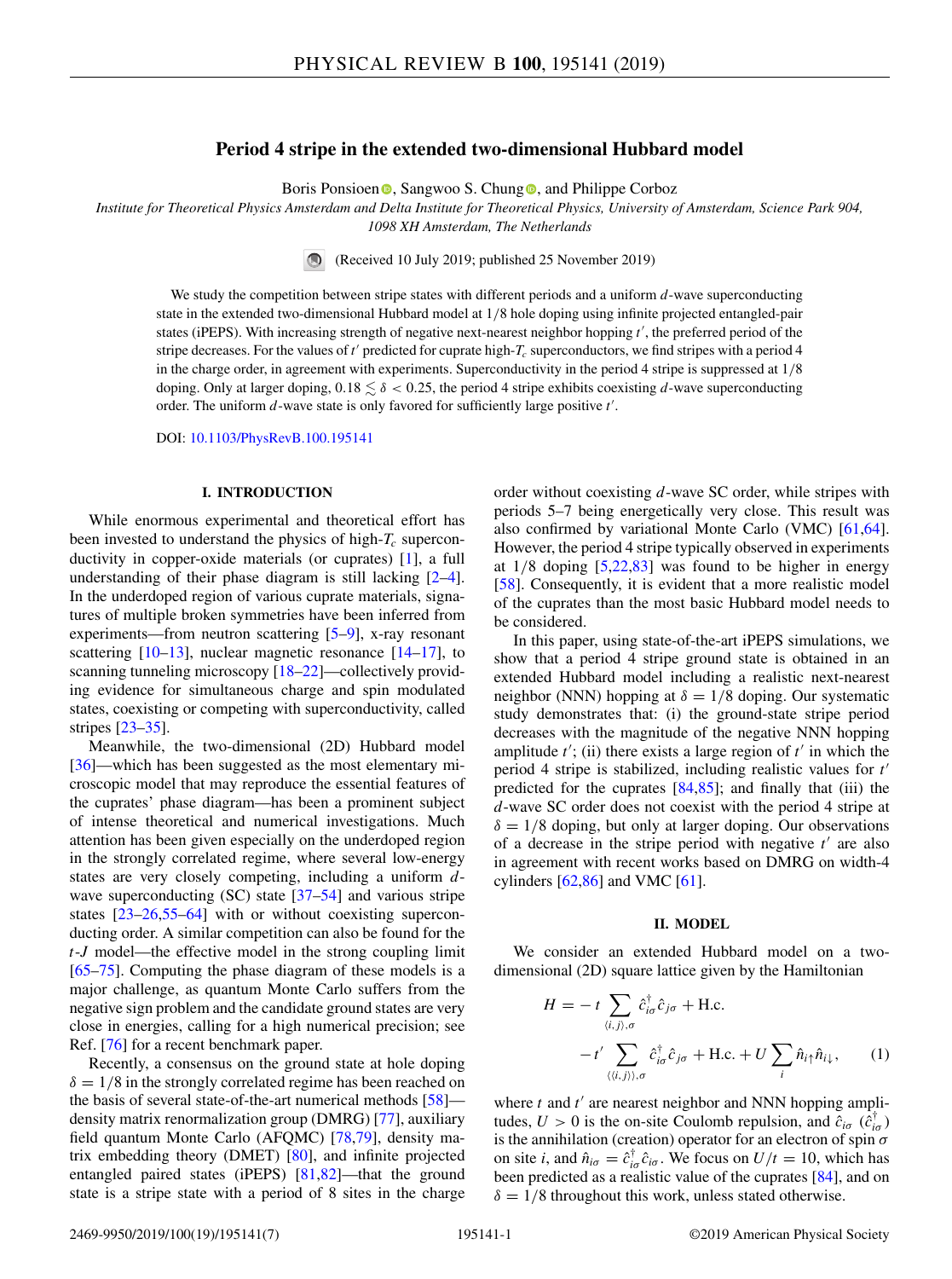0.16

0.27

0.32

<span id="page-2-0"></span>0.28

0.17

0.00

0.17

0.00

0.16

0.27

0.32

0.28

FIG. 1. Example stripe with a period 6 in the charge order and period 12 in the spin order obtained with iPEPS using a  $12 \times 2$ supercell, for  $U/t = 10$ ,  $t'/t = 0$ ,  $D = 12$ . The sizes of the red disks and the black arrows scale with the local hole density and the local magnetic moment, respectively, with average values indicated in the top and bottom rows. The width of a bond is proportional to the local singlet pairing amplitude on the corresponding bond, with different signs in *x* and *y* direction represented by the two different colors.

#### **III. METHOD**

For our simulations, we apply the fermionic implementation [\[87–89\]](#page-7-0) of iPEPS—a tensor network variational ansatz [\[81,82,90,91\]](#page-7-0) for 2D lattice systems in the thermodynamic limit—which has gained recognition as a reliable and versatile numerical technique for 2D strongly correlated systems (see, e.g., Refs. [\[73,92–100\]](#page-7-0) and references therein). The ansatz consists of a supercell of tensors that is periodically repeated on the lattice, with one tensor per lattice site. Each tensor has one physical index carrying the local Hilbert space of a lattice site and four auxiliary indices connecting neighboring tensors. The accuracy of the ansatz can be systematically controlled by the bond dimension *D* of the auxiliary indices. Translationally invariant states can be represented by an iPEPS with a singletensor supercell. If translational symmetry is spontaneously broken, a larger supercell compatible with the symmetry breaking pattern is required.

For technical details on iPEPS we refer to Refs. [\[87,101\]](#page-7-0). For the experts, we note that the optimization of the iPEPS wave function (i.e., finding the optimal variational parameters) is done using an imaginary time evolution based on a 3-site cluster update [\[102,103\]](#page-7-0), in which the 2D wave function is only taken into account in an effective way during the optimization [\[104\]](#page-7-0). This allows us to reach large bond dimensions of up to  $D = 18$  even in the presence of a next-nearest neighbor hopping. Observables are computed by contracting the two-dimensional tensor network using the corner transfer matrix method [\[105,106\]](#page-7-0) generalized to arbitrary supercell sizes [\[73,107\]](#page-7-0). To increase the efficiency, we exploit Abelian  $U(1)$  symmetries of the model [\[108,109\]](#page-7-0).

To identify the ground state, energies of various competing low-energy states obtained with different supercell sizes are compared, including a uniform *d*-wave SC state with coexisting antiferromagnetic (AF) order, obtained in a  $2 \times 2$ supercell, and stripe states with different periods in the charge order. Stripes with odd periods 3, 5, 7 (designated W3, W5, W7) are described by  $3 \times 2$ ,  $5 \times 2$ , and  $7 \times 2$  supercells, respectively. For even period stripes (W4, W6, W8),  $8 \times 2$ ,  $12 \times 2$ , and  $16 \times 2$  supercells are used, since in these cases the period of the spin order is twice the period of the charge order due to the  $\pi$ -phase shift in the AF order across the sites with maximal hole density.

An example stripe with period  $6$  (W6) is shown in Fig. 1, which visualizes the local hole density  $\delta_i = 1 - n_i$  and the



FIG. 2. Phase diagram for  $U/t = 10$ ,  $\delta = 1/8$ , for a fixed bond dimension  $D = 12$  as a function of the next-nearest neighbor hopping strength  $t'/t$ . Each region in the phase diagram is defined by the corresponding lowest energy state, including stripe states with periods between 3 and 8 (W3–W8) or a uniform *d*-wave SC state (U).

local magnetic moment  $s_i^z = \frac{1}{2} \langle \hat{n}_{i\uparrow} - \hat{n}_{i\downarrow} \rangle$  on each site *i*, and the singlet pairing amplitude  $\Delta_{ij}^s = \langle \hat{c}_{i\uparrow} \hat{c}_{j\downarrow} - \hat{c}_{j\uparrow} \hat{c}_{i\downarrow} \rangle / \sqrt{2}$  between neighboring sites *i* and *j* within the supercell.

#### **IV. RESULTS**

#### **A. Shift of stripe period as a function of** *t* **-** */t*

Previously, in Ref. [\[58\]](#page-6-0), it was found that for  $U/t = 8$ ,  $\delta = 1/8$ , and  $t' = 0$  stripe states have lower energies than the uniform *d*-wave SC state. A close competition in energies between stripes with periods 5 to 8 was found, with a slight preference towards the period 8 stripe (W8), while the experimentally observed period 4 stripe (W4) was clearly higher in energy. In the following, we study the effect of an additional next-nearest neighbor hopping on the preferred stripe period, using iPEPS simulations for a fixed bond dimension  $D = 12$ .

In Fig. 2 we present the energies of the competing states and the resulting phase diagram for  $U/t = 10$ ,  $\delta = 1/8$  as a function of  $t'/t$ . In agreement with the previous results for  $U/t = 8$  [\[58\]](#page-6-0), we find several closely competing stripe states with periods 5–8 around  $t'/t \sim 0$ . For  $t'/t = 0$ , we find a slight preference towards W6/W7 stripes instead of the W8 stripe [\[58\]](#page-6-0). This can be attributed to the larger value of *U*/*t* used here, leading to favor smaller periods [\[58\]](#page-6-0), and also to the finite bond dimension  $D = 12$ , which may lead to slight relative shifts in the energies.

For negative  $t'$ , as we increase  $|t'/t|$ , we observe a gradual shift of the preferred stripe period to smaller periods. In particular, the period 4 (W4) stripe becomes the ground state in a large region of the phase diagram, between  $-0.43 \lesssim$  $t'/t \lesssim -0.09$  for  $D = 12$ . We will discuss the *D* dependence of the W4 phase boundaries in the next section. We note that a shift to smaller stripe periods was also found recently with DMRG on width-4 cylinders [\[62,](#page-6-0)[86\]](#page-7-0) and VMC [\[61\]](#page-6-0).

It is interesting to observe that while various stripe periods are very close in energies for  $t'/t = 0$ , the competition between several states becomes less strong for negative  $t'/t$ ,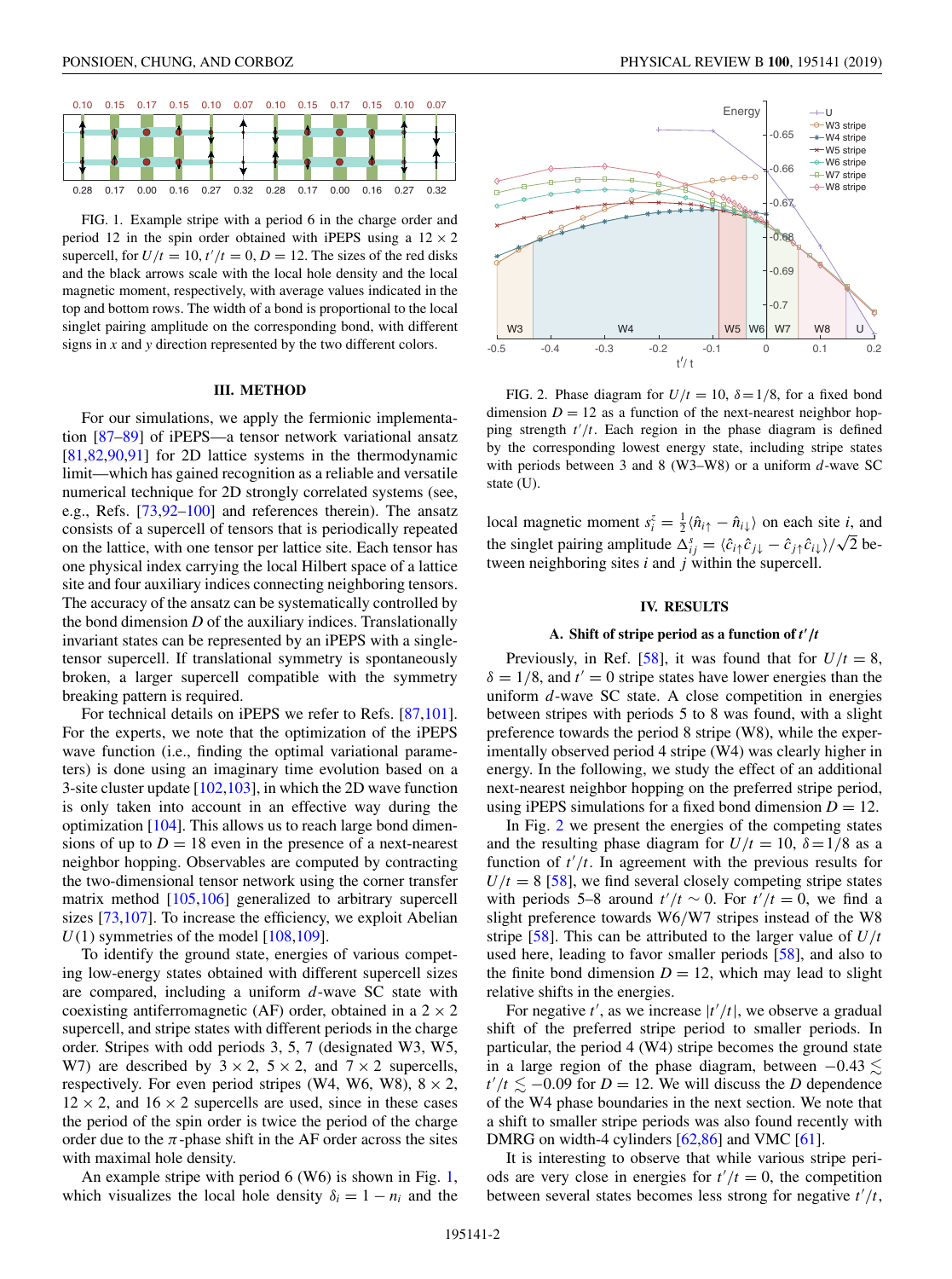

especially deep in the W4 phase. In this respect, the extended Hubbard model with a negative  $t'/t$  is less challenging to study than the Hubbard model without a t'.

Intuitively, the shift in preferred stripe period can be understood by considering the effective extended *t*-*J* model, obtained using a second order perturbative expansion in  $t/U$  ( $t'/U$ ), where neighboring (NNN) spins interact via an AF Heisenberg interaction with amplitude  $J = 4t^2/U$  ( $J' =$  $4t'^2/U$ ). The strong AF order favored by the nearest-neighbor term gets frustrated by the NNN term, such that extended AF regions in long-period stripes become energetically unfavorable with increasing  $J'$ , and stripes with shorter periods eventually attain lower energies. In order to get more insights into the energetics of the stripes, we present detailed data and a discussion of different local energy contributions of two example stripes in the Appendix.

Finally, we note that for sufficiently large positive  $t'/t \gtrsim$ 0.148, the uniform state becomes energetically favorable over stripes, in agreement with previous findings [\[62\]](#page-6-0). The intuitive reason is that with a positive  $t'/t$ , holes can delocalize along the diagonals without frustrating the antiferromagnetic order in the uniform state; whereas in a stripe state, holes on the domain wall moving diagonally frustrate the antiferromagnetic order, such that stripes become disfavored for sufficiently large  $t'/t$ .

#### **B. Stability and extension of the W4 stripe phase**

Having studied the qualitative features of the phase diagram at fixed  $D = 12$ , in this section we present a systematic study of the stability of the W4 stripe phase as a function of the bond dimension. The *D* dependence of the phase boundaries of the W4 phase and its adjoining phases is shown in Fig. 3. While we observe a shift of the W4/W5 phase boundary for  $D \le 16$ , the change between  $D = 16$  and  $D = 18$  is small. Thus we expect that a linear extrapolation in 1/*D* of the phase boundary provides a (conservative) lower bound of the phase transition  $(t'/t = -0.21)$ , and the transition value at the largest  $D = 18$ ,  $t'/t = -0.12$ , an upper bound. For the W3/W4 phase boundary we only find a weak and nonmonotonous *D* dependence for  $D \ge 10$  with a transition value  $\frac{1}{t}$  *t'* /*t* = -0.423(10).

The stability of the W4 stripe is further supported by the results in Fig.  $3(c)$  and  $3(d)$ , where we compare the energies of the competing stripes for  $t'/t = -0.2$  and  $-0.3$ , and show that the W4 stripe has the lowest energy even in the infinite *D* limit  $[110]$ . In Fig.  $3(b)$  we present data of the maximum of the local magnetic moment in the stripe *m*max and the amplitude of the hole density modulation  $\Delta n_h$ , given by the difference between the maximal and minimal hole density within the supercell. We find that both orders remain finite in the infinite *D* limit, which indicates that both spin and charge stripe order are stable. This is in contrast to the DMRG results on width-4 cylinders [\[86\]](#page-7-0) where the spin order was found to be suppressed for  $t'/t = -0.25$ .

Thus from these results, we conclude that the W4 stripe is the ground state in a large region between  $0.16(4)$  < −*t*- /*t* < 0.423(10), which includes realistic values predicted for cuprate materials [\[84,85\]](#page-7-0).

#### **C. Pairing in the W4 stripe state**

Previously in Ref. [\[58\]](#page-6-0), it was found for  $t' = 0$  and  $\delta = 1/8$ that W5–W7 stripes exhibit coexisting *d*-wave SC order (see also Fig. [1\)](#page-2-0), whereas in the W8 stripe, which has a filling of one hole per unit length of a stripe (i.e.,  $\rho_l = 1$ ), the pairing is entirely suppressed. Here we find qualitatively similar results also at finite t' for these stripes (see, e.g., the W6 stripe in Fig. [1](#page-2-0) with coexisting *d*-wave pairing).

The dominant pairing correlations of the W4 stripe at 1/8 doping are, however, very different from the ones of the W5–W7 stripes: the mean *d*-wave pairing per site vanishes and instead we find, for finite *D*, a *p*-wave pairing with finite nearest-neighbor triplet pairing amplitude  $\Delta_{ij}^t =$  $\langle \hat{c}_{i\uparrow} \hat{c}_{j\downarrow} + \hat{c}_{j\uparrow} \hat{c}_{i\downarrow} \rangle / \sqrt{2}$  in the longitudinal direction of the stripe (however, as we will show below, the triplet pairing amplitude most likely vanishes in the infinite *D* limit). The finite-*D* pairing pattern of an example W4 stripe for  $\delta \sim 1/8$  is shown in Fig.  $4(a)$ , where the thickness of the bonds scales with the magnitude of  $\Delta_{ij}^t$ .

In order to get more insights into the pairing order in the W4 stripe, we study its properties and *D* dependence over an extended doping range  $[111]$ . In Fig.  $4(c)$  we present results for the mean *d*-wave (*p*-wave) pairing amplitude  $\Delta^d$  ( $\Delta^p$ ), given by the site-averaged  $\Delta_{ij}^s$  ( $\Delta_{ij}^t$ ) with different (same) phase factors in *x* and *y* direction. These results reveal two different regions: a region with *d*-wave pairing at large doping,  $\delta \geq 0.14$ , and a region with predominant *p*-wave pairing for  $\delta \lesssim 0.14$ , which includes  $\delta = 1/8$ . An example of a state with *d*-wave pairing for  $\delta \sim 0.2$  is shown in Fig. [4\(b\).](#page-4-0) While the *d*-wave pairing remains finite when extrapolating the data in 1/*D*, the *p*-wave pairing is more strongly suppressed with increasing *D*, with the extrapolated value being compatible

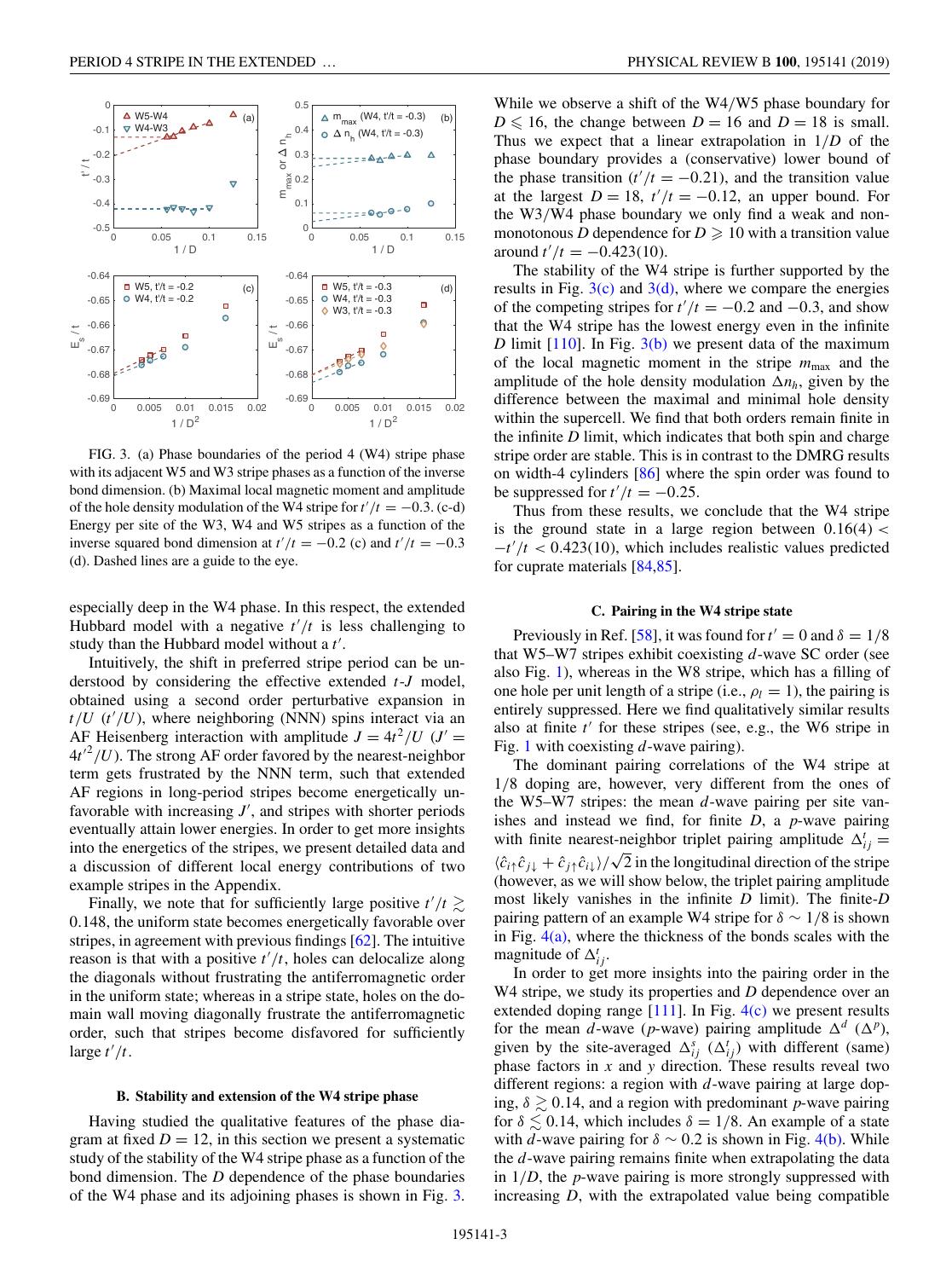<span id="page-4-0"></span>

FIG. 4. (a) W4 stripe at  $1/8$  doping and  $t'/t = -0.2$ . The colored red bonds show the strength of the nearest-neighbor triplet pairing amplitude  $\Delta_{ij}^t$  along the stripe, obtained at finite  $D = 12$ . (b) W4 stripe at larger doping  $\delta \sim 0.2$  [same parameters as in (a)] coexisting with *d*-wave pairing. (c) Mean *d*-wave pairing (green data) and *p*wave pairing (red data) as a function doping  $\delta$  for different bond dimensions *D*. The extrapolated value (full symbols) of the *p*-wave pairing vanishes in the entire doping range, whereas the extrapolated *d*-wave pairing remains finite at large doping. (d) Difference of the energy per bond in *x* and *y* directions.

with a vanishing pairing amplitude. This implies that the triplet pairing observed at finite *D* only reflects the short-range pairing correlations, but in the exact infinite *D* limit, there is no true long-range SC order for  $\delta \lesssim 0.14.$ 

Thus, these results indicate that the W4 stripe undergoes a phase transition from a nonsuperconducting state to a state with dominant *d*-wave pairing around a doping of  $\delta \sim 0.14$ . Interestingly, these two regions are also characterized by different energy strengths in transverse  $(E_x)$  and longitudinal  $(E_y)$ direction; see Fig. 4(d). In the short-range *p*-wave region at low doping, the longitudinal energy contributions are stronger than the transverse ones  $E_y < E_x$ , reminiscent of weakly coupled chains (in which one would expect power-law decaying pairing correlations), whereas in the *d*-wave region at large doping, we find the opposite, i.e.,  $E_x < E_y$ . This qualitative change in the energy contributions in the two spatial directions was also previously observed in the *t*-*J* model [\[73\]](#page-7-0).

We note that a similar qualitative change in the pairing can also be observed in the other stripes, but with the transition value  $\delta_c$  between the two regions shifted to smaller dopings, e.g.,  $\delta_c \sim 0.115$  for the W5 stripe (i.e., 1/8 doping is within the *d*-wave region of the W5 stripe). Interestingly, when comparing the hole density per unit length of the stripe,  $\rho_l =$  $W\delta$ , with *W* the width of the stripe, we find a similar transition value  $\rho_l \sim 0.57$  for both the W4 and W5 stripe.

We note that the absence of superconductivity in the W4 stripe at 1/8 doping is also compatible with the VMC results in Ref. [\[61\]](#page-6-0). However, in contrast to the VMC results we find a finite SC order in the W5–W7 stripes at 1/8 doping (which are the ground states for smaller negative  $t'/t$ ).

#### **V. SUMMARY AND CONCLUSION**

We have studied the ground state phases of an extended Hubbard model with a next-nearest neighbor hopping t' using iPEPS, focusing on  $U/t = 10$  and  $\delta = 1/8$  doping. The preferred stripe period decreases with increasing strength of the negative  $t'$ . In particular, in agreement with experiments [\[5](#page-5-0)[,22\]](#page-6-0), we have found a period 4 stripe as the ground state in an extended parameter region,  $0.16(4) < -t'/t < 0.423(10)$ , including also realistic values predicted for cuprate materials [\[84,85\]](#page-7-0).

Superconductivity in the period 4 stripe at 1/8 doping is suppressed, where the dominant nearest-neighbor pairing correlations are not in the singlet but in the triplet channel (without long-range order in the infinite *D* limit). However, at larger doping of  $\delta \gtrsim 0.14$  (or hole density per unit length  $\rho_l \geq 0.57$ , the period 4 stripe exhibits coexisting *d*-wave SC order, showing that the pairing nature of the stripe depends on doping.

For a realistic negative  $t'/t$ , the competition among the stripe and uniform states turns out to be weaker than for the simplest Hubbard model without a  $t'$ , and thus from a numerical point of view the former model is less challenging to study. The same may be true for even more realistic multiband Hubbard models, which can also be efficiently studied using iPEPS, offering a promising perspective to get further insights into the various competing phases observed in the cuprates.

#### **ACKNOWLEDGMENTS**

We acknowledge helpful discussions with T. M. Rice and N. J. Robinson. This project has received funding from the European Research Council (ERC) under the European Union's Horizon 2020 research and innovation programme (Grant Agreement No. 677061). This work is part of the D-ITP consortium, a program of the Netherlands Organization for Scientific Research (NWO) that is funded by the Dutch Ministry of Education, Culture and Science (OCW).

B.P. and S.S.C. contributed equally to this work.

#### **APPENDIX: COMPARISON OF LOCAL ENERGY CONTRIBUTIONS OF THE W7 AND W4 STRIPES**

In this Appendix we present a detailed comparison of various local energy contributions of two stripes, W7 and W4, for two different values of the NNN hopping,  $t'/t = 0$  and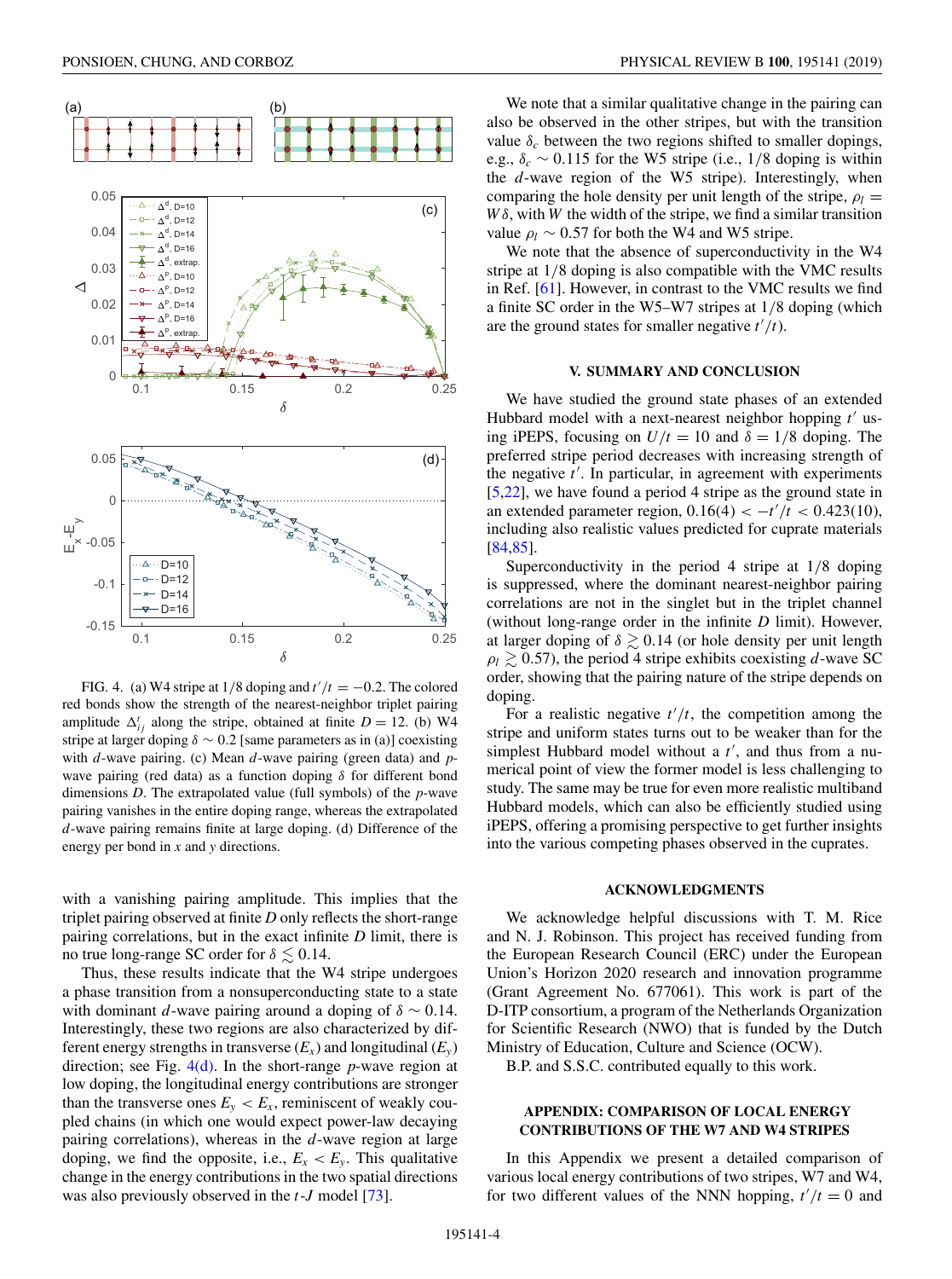<span id="page-5-0"></span>

FIG. 5. Local hole density, local magnetic moment, and various local energy contributions (cf. text) of the W7 and W4 stripes for  $t'/t = 0$  (left panels) and  $t'/t = -0.3$  (right panels), for  $U/t = 10$ ,  $\delta = 1/8$ ,  $D = 12$  on each site (or bond) of the two stripes. The bottom panels show the average energy contributions. Each pair of bars has been shifted by the value indicated in the top row. All energies are in units of *t*.

 $t'/t = -0.3$ , for  $\delta = 1/8$ . We split the local kinetic energy into two parts,  $E_{\text{kin}} = E_{\text{kines}} + E_{\text{kinn}}$ , where the first part  $E_{\text{kines}}$ is the one relevant for magnetic superexchange processes in

the Heisenberg limit, i.e., matrix elements between single occupied sites with opposite spin  $\{ | \uparrow, \downarrow \rangle, | \downarrow, \uparrow \rangle \}$  and doubly occupied sites with a hole  $\{|\uparrow\downarrow, 0\rangle, |0, \uparrow\downarrow\rangle\}$ . The second part  $E_{\text{kinr}}$  contains all the remaining kinetic energy contributions, i.e., matrix elements between  $\{|\uparrow, 0\rangle, |\downarrow, 0\rangle, |\uparrow\downarrow, \downarrow\rangle, |\uparrow\downarrow, \uparrow\rangle\}$ and  $\{|0, \uparrow\rangle, |0, \downarrow\rangle, |\downarrow, \uparrow\downarrow\rangle, |\uparrow, \uparrow\downarrow\rangle\}.$  The column-averaged energy contributions together with the local hole density *nh* and magnitude of the local magnetic moment  $|s<sub>z</sub>|$  are presented in Fig. 5, where  $E_U$  denotes the interaction term,  $E_{tot}$ is the total energy, and  $E'_{\text{kinex}}$  and  $E'_{\text{kinr}}$  are the NNN kinetic contributions. A comparison of the average contributions of the two stripes is presented in the bar plots in the bottom panels.

First we observe, as expected, that  $E_{\text{kinex}}$  is lowest in the region with strong AF order (i.e., the region with small hole density), whereas the other part  $E_{\text{kinr}}$  is lowest around the maximum hole density, where the holes can fluctuate without frustrating the AF order, thanks to the  $\pi$  phase shift in the AF order. (The *E*kinex energy is partly compensated by a positive  $E_U$  contribution of having doubly occupied sites in the exchange processes.) Thus there is energetic tradeoff between having large AF regions (as can be found in long period stripes) yielding a low *E*kinex, and introducing more  $\pi$ -phase shifts (i.e., shorter period stripes) enhancing the  $E_{\text{kinr}}$ part.

For  $t'/t = 0$ , the W7 stripe has a lower total energy than the W4 stripe, mostly thanks to a lower *E*kinex. The W4 stripe has a lower  $E_{\text{kinr}}$  than the W7 stripe, but the difference in  $E_{\text{kines}}$ is larger between the two (even when taking into account the additional energy cost  $E_U$  to form doubly occupied sites) such that, overall, the W7 is energetically favored.

A finite  $t'/t$  introduces an effective antiferromagnetic Heisenberg interaction along the diagonals, which frustrates the AF order such that extended AF regions become less favorable. This leads to a suppression of magnetic moments in the W7 stripe when going from  $t'/t = 0$  to  $t'/t = -0.3$ , which is realized by increasing the hole density in the AF region and thereby reducing the charge and spin stripe amplitudes. The frustration along the diagonal is less severe in the W4 stripe with weaker AF regions. In addition, we observe that diagonal kinetic energies  $E'_{\text{kinr}}$  are lower in regions with a larger difference in hole densities between neighboring rows. Consequently,  $E'_{\text{kinr}}$  is lower in the W4 stripe than in the W7 stripe, since the local hole density changes more rapidly in a shorter period stripe. Overall, this leads to a lower total energy of the W4 stripe compared to the W7 stripe for  $t'/t = -0.3$ .

- [1] J. G. Bednorz and K. A. Müller, [Z. Phys. B](https://doi.org/10.1007/BF01303701) **[64](https://doi.org/10.1007/BF01303701)**, [189](https://doi.org/10.1007/BF01303701) [\(1986\)](https://doi.org/10.1007/BF01303701).
- [2] P. A. Lee, N. Nagaosa, and X.-G. Wen, [Rev. Mod. Phys.](https://doi.org/10.1103/RevModPhys.78.17) **[78](https://doi.org/10.1103/RevModPhys.78.17)**, [17](https://doi.org/10.1103/RevModPhys.78.17) [\(2006\)](https://doi.org/10.1103/RevModPhys.78.17).
- [3] B. Keimer, S. A. Kivelson, M. R. Norman, S. Uchida, and J. Zaanen, [Nature \(London\)](https://doi.org/10.1038/nature14165) **[518](https://doi.org/10.1038/nature14165)**, [179](https://doi.org/10.1038/nature14165) [\(2015\)](https://doi.org/10.1038/nature14165).
- [4] N. J. Robinson, P. D. Johnson, T. M. Rice, and A. M. Tsvelik, [arXiv:1906.09005.](http://arxiv.org/abs/arXiv:1906.09005)
- [5] J. M. Tranquada, B. J. Sternlieb, J. D. Axe, Y. Nakamura, and S. Uchida, [Nature \(London\)](https://doi.org/10.1038/375561a0) **[375](https://doi.org/10.1038/375561a0)**, [561](https://doi.org/10.1038/375561a0) [\(1995\)](https://doi.org/10.1038/375561a0).
- [6] J. M. Tranquada, J. D. Axe, N. Ichikawa, Y. Nakamura, S. Uchida, and B. Nachumi, [Phys. Rev. B](https://doi.org/10.1103/PhysRevB.54.7489) **[54](https://doi.org/10.1103/PhysRevB.54.7489)**, [7489](https://doi.org/10.1103/PhysRevB.54.7489) [\(1996\)](https://doi.org/10.1103/PhysRevB.54.7489).
- [7] K. Yamada, C. H. Lee, K. Kurahashi, J. Wada, S. Wakimoto, S. Ueki, H. Kimura, Y. Endoh, S. Hosoya, G. Shirane, R. J. [Birgeneau, M. Greven, M. A. Kastner, and Y. J. Kim,](https://doi.org/10.1103/PhysRevB.57.6165) Phys. Rev. B **[57](https://doi.org/10.1103/PhysRevB.57.6165)**, [6165](https://doi.org/10.1103/PhysRevB.57.6165) [\(1998\)](https://doi.org/10.1103/PhysRevB.57.6165).
- [8] J. Tranquada, H. Woo, T. Perring, H. Goka, G. Gu, G. Xu, M. Fujita, and K. Yamada, [Nature \(London\)](https://doi.org/10.1038/nature02574) **[429](https://doi.org/10.1038/nature02574)**, [534](https://doi.org/10.1038/nature02574) [\(2004\)](https://doi.org/10.1038/nature02574).
- [9] R. J. Birgeneau, C. Stock, J. M. Tranquada, and K. Yamada, [J. Phys. Soc. Jpn.](https://doi.org/10.1143/JPSJ.75.111003) **[75](https://doi.org/10.1143/JPSJ.75.111003)**, [111003](https://doi.org/10.1143/JPSJ.75.111003) [\(2006\)](https://doi.org/10.1143/JPSJ.75.111003).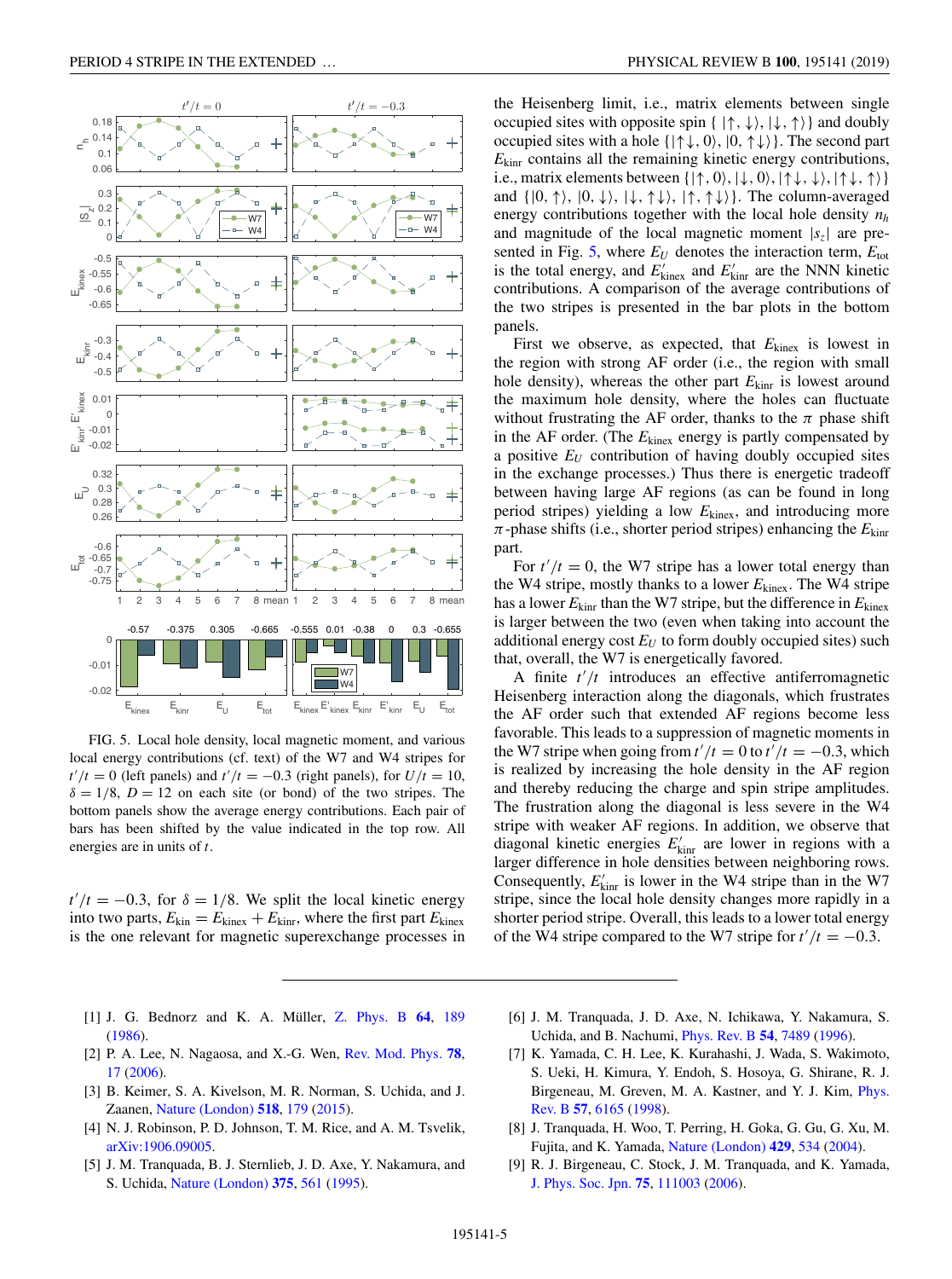- <span id="page-6-0"></span>[10] P. Abbamonte, A. Rusydi, S. Smadici, G. Gu, G. Sawatzky, and D. Feng, [Nat. Phys.](https://doi.org/10.1038/nphys178) **[1](https://doi.org/10.1038/nphys178)**, [155](https://doi.org/10.1038/nphys178) [\(2005\)](https://doi.org/10.1038/nphys178).
- [11] G. Ghiringhelli, M. Le Tacon, M. Minola, S. Blanco-Canosa, C. Mazzoli, N. Brookes, G. De Luca, A. Frano, D. Hawthorn, F. He *et al.*, [Science](https://doi.org/10.1126/science.1223532) **[337](https://doi.org/10.1126/science.1223532)**, [821](https://doi.org/10.1126/science.1223532) [\(2012\)](https://doi.org/10.1126/science.1223532).
- [12] [R. Comin and A. Damascelli,](https://doi.org/10.1146/annurev-conmatphys-031115-011401) Annu. Rev. Condens. Matter Phys. **[7](https://doi.org/10.1146/annurev-conmatphys-031115-011401)**, [369](https://doi.org/10.1146/annurev-conmatphys-031115-011401) [\(2016\)](https://doi.org/10.1146/annurev-conmatphys-031115-011401).
- [13] H. Miao, J. Lorenzana, G. Seibold, Y. Y. Peng, A. Amorese, F. Yakhou-Harris, K. Kummer, N. B. Brookes, R. M. Konik, V. Thampy, G. D. Gu, G. Ghiringhelli, L. Braicovich, and M. P. M. Dean, [Proc. Natl. Acad. Sci. USA](https://doi.org/10.1073/pnas.1708549114) **[114](https://doi.org/10.1073/pnas.1708549114)**, [12430](https://doi.org/10.1073/pnas.1708549114) [\(2017\)](https://doi.org/10.1073/pnas.1708549114).
- [14] [A. W. Hunt, P. M. Singer, K. R. Thurber, and T. Imai,](https://doi.org/10.1103/PhysRevLett.82.4300) *Phys.* Rev. Lett. **[82](https://doi.org/10.1103/PhysRevLett.82.4300)**, [4300](https://doi.org/10.1103/PhysRevLett.82.4300) [\(1999\)](https://doi.org/10.1103/PhysRevLett.82.4300).
- [15] T. Wu, H. Mayaffre, S. Krämer, M. Horvatic, C. Berthier, W. ´ N. Hardy, R. Liang, D. A. Bonn, and M.-H. Julien, [Nature](https://doi.org/10.1038/nature10345) **[477](https://doi.org/10.1038/nature10345)**, [191](https://doi.org/10.1038/nature10345) [\(2011\)](https://doi.org/10.1038/nature10345).
- [16] T. Wu, H. Mayaffre, S. Krämer, M. Horvatić, C. Berthier, [W. N. Hardy, R. Liang, D. A. Bonn, and M.-H. Julien,](https://doi.org/10.1038/ncomms7438) Nat. Commun. **[6](https://doi.org/10.1038/ncomms7438)**, [6438](https://doi.org/10.1038/ncomms7438) [\(2015\)](https://doi.org/10.1038/ncomms7438).
- [17] T. Imai, S. K. Takahashi, A. Arsenault, A. W. Acton, D. Lee, W. He, Y. S. Lee, and M. Fujita, [Phys. Rev. B](https://doi.org/10.1103/PhysRevB.96.224508) **[96](https://doi.org/10.1103/PhysRevB.96.224508)**, [224508](https://doi.org/10.1103/PhysRevB.96.224508) [\(2017\)](https://doi.org/10.1103/PhysRevB.96.224508).
- [18] J. E. Hoffman, E. W. Hudson, K. M. Lang, V. Madhavan, H. Eisaki, S. Uchida, and J. C. Davis, [Science](https://doi.org/10.1126/science.1066974) **[295](https://doi.org/10.1126/science.1066974)**, [466](https://doi.org/10.1126/science.1066974) [\(2002\)](https://doi.org/10.1126/science.1066974).
- [19] C. Howald, H. Eisaki, N. Kaneko, M. Greven, and A. Kapitulnik, [Phys. Rev. B](https://doi.org/10.1103/PhysRevB.67.014533) **[67](https://doi.org/10.1103/PhysRevB.67.014533)**, [014533](https://doi.org/10.1103/PhysRevB.67.014533) [\(2003\)](https://doi.org/10.1103/PhysRevB.67.014533).
- [20] W. Wise, M. Boyer, K. Chatterjee, T. Kondo, T. Takeuchi, H. Ikuta, Y. Wang, and E. Hudson, [Nat. Phys.](https://doi.org/10.1038/nphys1021) **[4](https://doi.org/10.1038/nphys1021)**, [696](https://doi.org/10.1038/nphys1021) [\(2008\)](https://doi.org/10.1038/nphys1021).
- [21] E. H. da Silva Neto, P. Aynajian, A. Frano, R. Comin, E. Schierle, E. Weschke, A. Gyenis, J. Wen, J. Schneeloch, Z. Xu, S. Ono, G. Gu, M. Le Tacon, and A. Yazdani, [Science](https://doi.org/10.1126/science.1243479) **[343](https://doi.org/10.1126/science.1243479)**, [393](https://doi.org/10.1126/science.1243479) [\(2014\)](https://doi.org/10.1126/science.1243479).
- [22] A. Mesaros, K. Fujita, S. D. Edkins, M. H. Hamidian, H. Eisaki, S.-i. Uchida, J. C. S. Davis, M. J. Lawler, and E.-A. Kim, [Proc. Natl. Acad. Sci. USA](https://doi.org/10.1073/pnas.1614247113) **[113](https://doi.org/10.1073/pnas.1614247113)**, [12661](https://doi.org/10.1073/pnas.1614247113) [\(2016\)](https://doi.org/10.1073/pnas.1614247113).
- [23] J. Zaanen and O. Gunnarsson, [Phys. Rev. B](https://doi.org/10.1103/PhysRevB.40.7391) **[40](https://doi.org/10.1103/PhysRevB.40.7391)**, [7391](https://doi.org/10.1103/PhysRevB.40.7391) [\(1989\)](https://doi.org/10.1103/PhysRevB.40.7391).
- [24] D. Poilblanc and T. M. Rice, [Phys. Rev. B](https://doi.org/10.1103/PhysRevB.39.9749) **[39](https://doi.org/10.1103/PhysRevB.39.9749)**, [9749](https://doi.org/10.1103/PhysRevB.39.9749) [\(1989\)](https://doi.org/10.1103/PhysRevB.39.9749).
- [25] H. Schulz, [J. Phys. \(Paris\)](https://doi.org/10.1051/jphys:0198900500180283300) **[50](https://doi.org/10.1051/jphys:0198900500180283300)**, [2833](https://doi.org/10.1051/jphys:0198900500180283300) [\(1989\)](https://doi.org/10.1051/jphys:0198900500180283300).
- [26] K. Machida, [Physica C \(Amsterdam\)](https://doi.org/10.1016/0921-4534(89)90316-X) **[158](https://doi.org/10.1016/0921-4534(89)90316-X)**, [192](https://doi.org/10.1016/0921-4534(89)90316-X) [\(1989\)](https://doi.org/10.1016/0921-4534(89)90316-X).
- [27] [V. J. Emery, S. A. Kivelson, and J. M. Tranquada,](https://doi.org/10.1073/pnas.96.16.8814) Proc. Natl. Acad. Sci. USA **[96](https://doi.org/10.1073/pnas.96.16.8814)**, [8814](https://doi.org/10.1073/pnas.96.16.8814) [\(1999\)](https://doi.org/10.1073/pnas.96.16.8814).
- [28] S. A. Kivelson, I. P. Bindloss, E. Fradkin, V. Oganesyan, J. M. Tranquada, A. Kapitulnik, and C. Howald, [Rev. Mod. Phys.](https://doi.org/10.1103/RevModPhys.75.1201) **[75](https://doi.org/10.1103/RevModPhys.75.1201)**, [1201](https://doi.org/10.1103/RevModPhys.75.1201) [\(2003\)](https://doi.org/10.1103/RevModPhys.75.1201).
- [29] E. Berg, E. Fradkin, E.-A. Kim, S. A. Kivelson, V. Oganesyan, J. M. Tranquada, and S. C. Zhang, [Phys. Rev. Lett.](https://doi.org/10.1103/PhysRevLett.99.127003) **[99](https://doi.org/10.1103/PhysRevLett.99.127003)**, [127003](https://doi.org/10.1103/PhysRevLett.99.127003) [\(2007\)](https://doi.org/10.1103/PhysRevLett.99.127003).
- [30] M. Ogata and H. Fukuyama, [Rep. Prog. Phys.](https://doi.org/10.1088/0034-4885/71/3/036501) **[71](https://doi.org/10.1088/0034-4885/71/3/036501)**, [036501](https://doi.org/10.1088/0034-4885/71/3/036501) [\(2008\)](https://doi.org/10.1088/0034-4885/71/3/036501).
- [31] M. Vojta, [Adv. Phys.](https://doi.org/10.1080/00018730903122242) **[58](https://doi.org/10.1080/00018730903122242)**, [699](https://doi.org/10.1080/00018730903122242) [\(2009\)](https://doi.org/10.1080/00018730903122242).
- [32] E. Fradkin and S. A. Kivelson, [Nat. Phys.](https://doi.org/10.1038/nphys2498) **[8](https://doi.org/10.1038/nphys2498)**, [864](https://doi.org/10.1038/nphys2498) [\(2012\)](https://doi.org/10.1038/nphys2498).
- [33] [E. Fradkin, S. A. Kivelson, and J. M. Tranquada,](https://doi.org/10.1103/RevModPhys.87.457) Rev. Mod. Phys. **[87](https://doi.org/10.1103/RevModPhys.87.457)**, [457](https://doi.org/10.1103/RevModPhys.87.457) [\(2015\)](https://doi.org/10.1103/RevModPhys.87.457).
- [34] T. Kloss, X. Montiel, V. S. d. Carvalho, H. Freire, and C. Pépin, [Rep. Prog. Phys.](https://doi.org/10.1088/0034-4885/79/8/084507) **[79](https://doi.org/10.1088/0034-4885/79/8/084507)**, [084507](https://doi.org/10.1088/0034-4885/79/8/084507) [\(2016\)](https://doi.org/10.1088/0034-4885/79/8/084507).
- [35] D. F. Agterberg, J. C. S. Davis, S. D. Edkins, E. Fradkin, D. J. Van Harlingen, S. A. Kivelson, P. A. Lee, L. Radzihovsky, J. M. Tranquada, and Y. Wang, [arXiv:1904.09687](http://arxiv.org/abs/arXiv:1904.09687) (2019).
- [36] J. Hubbard, [Proc. R. Soc.](https://doi.org/10.1098/rspa.1963.0204) **[276](https://doi.org/10.1098/rspa.1963.0204)**, [238](https://doi.org/10.1098/rspa.1963.0204) [\(1963\)](https://doi.org/10.1098/rspa.1963.0204).
- [37] T. Giamarchi and C. Lhuillier, [Phys. Rev. B](https://doi.org/10.1103/PhysRevB.43.12943) **[43](https://doi.org/10.1103/PhysRevB.43.12943)**, [12943](https://doi.org/10.1103/PhysRevB.43.12943) [\(1991\)](https://doi.org/10.1103/PhysRevB.43.12943).
- [38] E. Dagotto, [Rev. Mod. Phys.](https://doi.org/10.1103/RevModPhys.66.763) **[66](https://doi.org/10.1103/RevModPhys.66.763)**, [763](https://doi.org/10.1103/RevModPhys.66.763) [\(1994\)](https://doi.org/10.1103/RevModPhys.66.763).
- [39] C. J. Halboth and W. Metzner, [Phys. Rev. Lett.](https://doi.org/10.1103/PhysRevLett.85.5162) **[85](https://doi.org/10.1103/PhysRevLett.85.5162)**, [5162](https://doi.org/10.1103/PhysRevLett.85.5162) [\(2000\)](https://doi.org/10.1103/PhysRevLett.85.5162).
- [40] T. A. Maier, M. Jarrell, T. C. Schulthess, P. R. C. Kent, and J. B. White, [Phys. Rev. Lett.](https://doi.org/10.1103/PhysRevLett.95.237001) **[95](https://doi.org/10.1103/PhysRevLett.95.237001)**, [237001](https://doi.org/10.1103/PhysRevLett.95.237001) [\(2005\)](https://doi.org/10.1103/PhysRevLett.95.237001).
- [41] M. Capone and G. Kotliar, [Phys. Rev. B](https://doi.org/10.1103/PhysRevB.74.054513) **[74](https://doi.org/10.1103/PhysRevB.74.054513)**, [054513](https://doi.org/10.1103/PhysRevB.74.054513) [\(2006\)](https://doi.org/10.1103/PhysRevB.74.054513).
- [42] [M. Aichhorn, E. Arrigoni, M. Potthoff, and W. Hanke,](https://doi.org/10.1103/PhysRevB.76.224509) *Phys.* Rev. B **[76](https://doi.org/10.1103/PhysRevB.76.224509)**, [224509](https://doi.org/10.1103/PhysRevB.76.224509) [\(2007\)](https://doi.org/10.1103/PhysRevB.76.224509).
- [43] D. Eichenberger and D. Baeriswyl, [Phys. Rev. B](https://doi.org/10.1103/PhysRevB.76.180504) **[76](https://doi.org/10.1103/PhysRevB.76.180504)**, [180504\(R\)](https://doi.org/10.1103/PhysRevB.76.180504) [\(2007\)](https://doi.org/10.1103/PhysRevB.76.180504).
- [44] [L. F. Tocchio, F. Becca, A. Parola, and S. Sorella,](https://doi.org/10.1103/PhysRevB.78.041101) *Phys. Rev.* B **[78](https://doi.org/10.1103/PhysRevB.78.041101)**, [041101\(R\)](https://doi.org/10.1103/PhysRevB.78.041101) [\(2008\)](https://doi.org/10.1103/PhysRevB.78.041101).
- [45] S. S. Kancharla, B. Kyung, D. Sénéchal, M. Civelli, M. Capone, G. Kotliar, and A.-M. S. Tremblay, [Phys. Rev. B](https://doi.org/10.1103/PhysRevB.77.184516) **[77](https://doi.org/10.1103/PhysRevB.77.184516)**, [184516](https://doi.org/10.1103/PhysRevB.77.184516) [\(2008\)](https://doi.org/10.1103/PhysRevB.77.184516).
- [46] H. Yokoyama, M. Ogata, Y. Tanaka, K. Kobayashi, and H. Tsuchiura, [J. Phys. Soc. Jpn.](https://doi.org/10.7566/JPSJ.82.014707) **[82](https://doi.org/10.7566/JPSJ.82.014707)**, [014707](https://doi.org/10.7566/JPSJ.82.014707) [\(2012\)](https://doi.org/10.7566/JPSJ.82.014707).
- [47] [G. Sordi, P. Sémon, K. Haule, and A.-M. S. Tremblay,](https://doi.org/10.1103/PhysRevLett.108.216401) *Phys.* Rev. Lett. **[108](https://doi.org/10.1103/PhysRevLett.108.216401)**, [216401](https://doi.org/10.1103/PhysRevLett.108.216401) [\(2012\)](https://doi.org/10.1103/PhysRevLett.108.216401).
- [48] E. Gull and A. J. Millis, [Phys. Rev. B](https://doi.org/10.1103/PhysRevB.86.241106) **[86](https://doi.org/10.1103/PhysRevB.86.241106)**, [241106\(R\)](https://doi.org/10.1103/PhysRevB.86.241106) [\(2012\)](https://doi.org/10.1103/PhysRevB.86.241106).
- [49] E. Gull, O. Parcollet, and A. J. Millis, [Phys. Rev. Lett.](https://doi.org/10.1103/PhysRevLett.110.216405) **[110](https://doi.org/10.1103/PhysRevLett.110.216405)**, [216405](https://doi.org/10.1103/PhysRevLett.110.216405) [\(2013\)](https://doi.org/10.1103/PhysRevLett.110.216405).
- [50] K.-S. Chen, Z. Y. Meng, S.-X. Yang, T. Pruschke, J. Moreno, and M. Jarrell, [Phys. Rev. B](https://doi.org/10.1103/PhysRevB.88.245110) **[88](https://doi.org/10.1103/PhysRevB.88.245110)**, [245110](https://doi.org/10.1103/PhysRevB.88.245110) [\(2013\)](https://doi.org/10.1103/PhysRevB.88.245110).
- [51] J. Kaczmarczyk, J. Spałek, T. Schickling, and J. Bünemann, [Phys. Rev. B](https://doi.org/10.1103/PhysRevB.88.115127) **[88](https://doi.org/10.1103/PhysRevB.88.115127)**, [115127](https://doi.org/10.1103/PhysRevB.88.115127) [\(2013\)](https://doi.org/10.1103/PhysRevB.88.115127).
- [52] J. Otsuki, H. Hafermann, and A. I. Lichtenstein, *[Phys. Rev. B](https://doi.org/10.1103/PhysRevB.90.235132)* **[90](https://doi.org/10.1103/PhysRevB.90.235132)**, [235132](https://doi.org/10.1103/PhysRevB.90.235132) [\(2014\)](https://doi.org/10.1103/PhysRevB.90.235132).
- [53] Y. Deng, E. Kozik, N. V. Prokof'ev, and B. V. Svistunov, [Europhys. Lett.](https://doi.org/10.1209/0295-5075/110/57001) **[110](https://doi.org/10.1209/0295-5075/110/57001)**, [57001](https://doi.org/10.1209/0295-5075/110/57001) [\(2015\)](https://doi.org/10.1209/0295-5075/110/57001).
- [54] L. F. Tocchio, F. Becca, and S. Sorella, [Phys. Rev. B](https://doi.org/10.1103/PhysRevB.94.195126) **[94](https://doi.org/10.1103/PhysRevB.94.195126)**, [195126](https://doi.org/10.1103/PhysRevB.94.195126) [\(2016\)](https://doi.org/10.1103/PhysRevB.94.195126).
- [55] S. R. White and D. J. Scalapino, [Phys. Rev. Lett.](https://doi.org/10.1103/PhysRevLett.91.136403) **[91](https://doi.org/10.1103/PhysRevLett.91.136403)**, [136403](https://doi.org/10.1103/PhysRevLett.91.136403) [\(2003\)](https://doi.org/10.1103/PhysRevLett.91.136403).
- [56] [G. Hager, G. Wellein, E. Jeckelmann, and H. Fehske,](https://doi.org/10.1103/PhysRevB.71.075108) *Phys.* Rev. B **[71](https://doi.org/10.1103/PhysRevB.71.075108)**, [075108](https://doi.org/10.1103/PhysRevB.71.075108) [\(2005\)](https://doi.org/10.1103/PhysRevB.71.075108).
- [57] C.-C. Chang and S. Zhang, [Phys. Rev. Lett.](https://doi.org/10.1103/PhysRevLett.104.116402) **[104](https://doi.org/10.1103/PhysRevLett.104.116402)**, [116402](https://doi.org/10.1103/PhysRevLett.104.116402) [\(2010\)](https://doi.org/10.1103/PhysRevLett.104.116402).
- [58] B. X. Zheng, C. M. Chung, P. Corboz, G. Ehlers, M. P. Qin, R. M. Noack, H. Shi, S. R. White, S. Zhang, and G. K.-L. Chan, [Science](https://doi.org/10.1126/science.aam7127) **[358](https://doi.org/10.1126/science.aam7127)**, [1155](https://doi.org/10.1126/science.aam7127) [\(2017\)](https://doi.org/10.1126/science.aam7127).
- [59] H.-H. Zhao, K. Ido, S. Morita, and M. Imada, [Phys. Rev. B](https://doi.org/10.1103/PhysRevB.96.085103) **[96](https://doi.org/10.1103/PhysRevB.96.085103)**, [085103](https://doi.org/10.1103/PhysRevB.96.085103) [\(2017\)](https://doi.org/10.1103/PhysRevB.96.085103).
- [60] T. I. Vanhala and P. Törmä, [Phys. Rev. B](https://doi.org/10.1103/PhysRevB.97.075112) **[97](https://doi.org/10.1103/PhysRevB.97.075112)**, [075112](https://doi.org/10.1103/PhysRevB.97.075112) [\(2018\)](https://doi.org/10.1103/PhysRevB.97.075112).
- [61] K. Ido, T. Ohgoe, and M. Imada, [Phys. Rev. B](https://doi.org/10.1103/PhysRevB.97.045138) **[97](https://doi.org/10.1103/PhysRevB.97.045138)**, [045138](https://doi.org/10.1103/PhysRevB.97.045138) [\(2018\)](https://doi.org/10.1103/PhysRevB.97.045138).
- [62] E. W. Huang, C. B. Mendl, H.-C. Jiang, B. Moritz, and T. P. Devereaux, [npj Quantum Mater.](https://doi.org/10.1038/s41535-018-0097-0) **[3](https://doi.org/10.1038/s41535-018-0097-0)**, [22](https://doi.org/10.1038/s41535-018-0097-0) [\(2018\)](https://doi.org/10.1038/s41535-018-0097-0).
- [63] [A. S. Darmawan, Y. Nomura, Y. Yamaji, and M. Imada,](https://doi.org/10.1103/PhysRevB.98.205132) Phys. Rev. B **[98](https://doi.org/10.1103/PhysRevB.98.205132)**, [205132](https://doi.org/10.1103/PhysRevB.98.205132) [\(2018\)](https://doi.org/10.1103/PhysRevB.98.205132).
- [64] L. F. Tocchio, A. Montorsi, and F. Becca, [SciPost Phys.](https://doi.org/10.21468/SciPostPhys.7.2.021) **[7](https://doi.org/10.21468/SciPostPhys.7.2.021)**, [021](https://doi.org/10.21468/SciPostPhys.7.2.021) [\(2019\)](https://doi.org/10.21468/SciPostPhys.7.2.021).
- [65] S. R. White and D. J. Scalapino, [Phys. Rev. Lett.](https://doi.org/10.1103/PhysRevLett.80.1272) **[80](https://doi.org/10.1103/PhysRevLett.80.1272)**, [1272](https://doi.org/10.1103/PhysRevLett.80.1272) [\(1998\)](https://doi.org/10.1103/PhysRevLett.80.1272).
- [66] A. Himeda, T. Kato, and M. Ogata, [Phys. Rev. Lett.](https://doi.org/10.1103/PhysRevLett.88.117001) **[88](https://doi.org/10.1103/PhysRevLett.88.117001)**, [117001](https://doi.org/10.1103/PhysRevLett.88.117001) [\(2002\)](https://doi.org/10.1103/PhysRevLett.88.117001).
- [67] M. Ogata and A. Himeda, [J. Phys. Soc. Jpn.](https://doi.org/10.1143/JPSJ.72.374) **[72](https://doi.org/10.1143/JPSJ.72.374)**, [374](https://doi.org/10.1143/JPSJ.72.374) [\(2003\)](https://doi.org/10.1143/JPSJ.72.374).
- [68] M. Lugas, L. Spanu, F. Becca, and S. Sorella, [Phys. Rev. B](https://doi.org/10.1103/PhysRevB.74.165122) **[74](https://doi.org/10.1103/PhysRevB.74.165122)**, [165122](https://doi.org/10.1103/PhysRevB.74.165122) [\(2006\)](https://doi.org/10.1103/PhysRevB.74.165122).